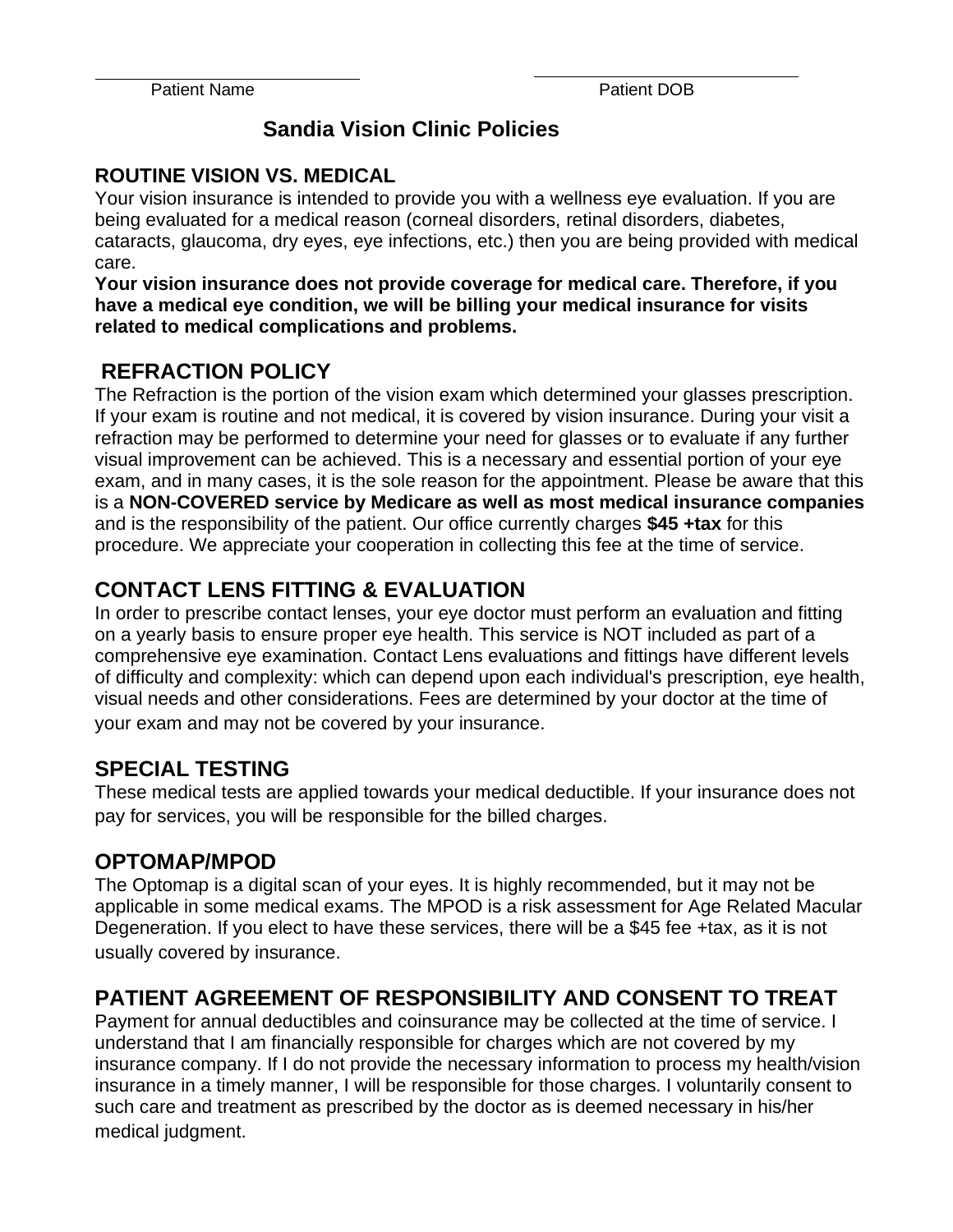## **Authorization to Release Medical Information**

I authorize Sandia Vision Clinic to release/request medical information on my behalf to/from any entity to assist in my medical care per my request. This assignment will remain in effect until revoked in writing.

### **Private Health Information**

My signature below acknowledges that I was provided the opportunity to receive/review a copy of Sandia Vision Clinic's Privacy Policy Notice.

## **Financial Responsibility**

By Signing this statement, I understand that Sandia Vision will bill my insurance I provided on my behalf. All co pays, coinsurance, deductibles, will be due at the time of service. Sandia Vision has my permission to accept a payment directly for services and goods provided. I understand that all benefits quoted to me are not a guarantee of payment by my insurance and I am responsible for ALL balances due and ensuring my insurance company processes my claim timely and correctly.

## **OptoMap**

This is a retinal screening that is not covered by any insurance. This is the patient's responsibility in full at the time of service.

#### **Insurance Coverage and Wait Times**

We at Sandia Vision Clinic value our patients and strive to provide the best care for you with quick turnaround times, friendly, knowledgeable and professional service, and high-quality eyewear. Our typical wait times are between 7-14 business days depending on the insurance company you are enrolled in. Our goal is to ensure your glasses arrive within the expected time frame; however, we do occasionally experience unforeseen delays and quality control issues which regrettably result in extended wait times for our customers.

#### **Patients Own Frame Use**

Sandia Vision Clinic is more than willing to adjust, repair, or install a new set of lenses into your own frame. Please know that even with our best efforts by our trained staff, we cannot guarantee that frames will not be damaged. If your frame was purchased at Sandia Vision Clinic and it is out of warranty, *or* if the frame was not purchased at Sandia Vision Clinic, we cannot be held responsible for any breakage or damage that may occur.

#### **New Frame Purchase**

When Purchasing a new frame with Sandia Vision Clinic, it comes with a two-year (from purchase date) guarantee against manufacturing defects. Accidental breakage or intentional abuse is not covered under warranty. All original parts must be returned to our office to take advantage of warranty. This is one-time replacement warranty! If there are any defects, please bring broken frames in for our trained staff to repair.Do not attempt to fix on your own as this may void the warranty.

**Davis Vision** frames have one year from purchase date warranty against manufacturer defect.